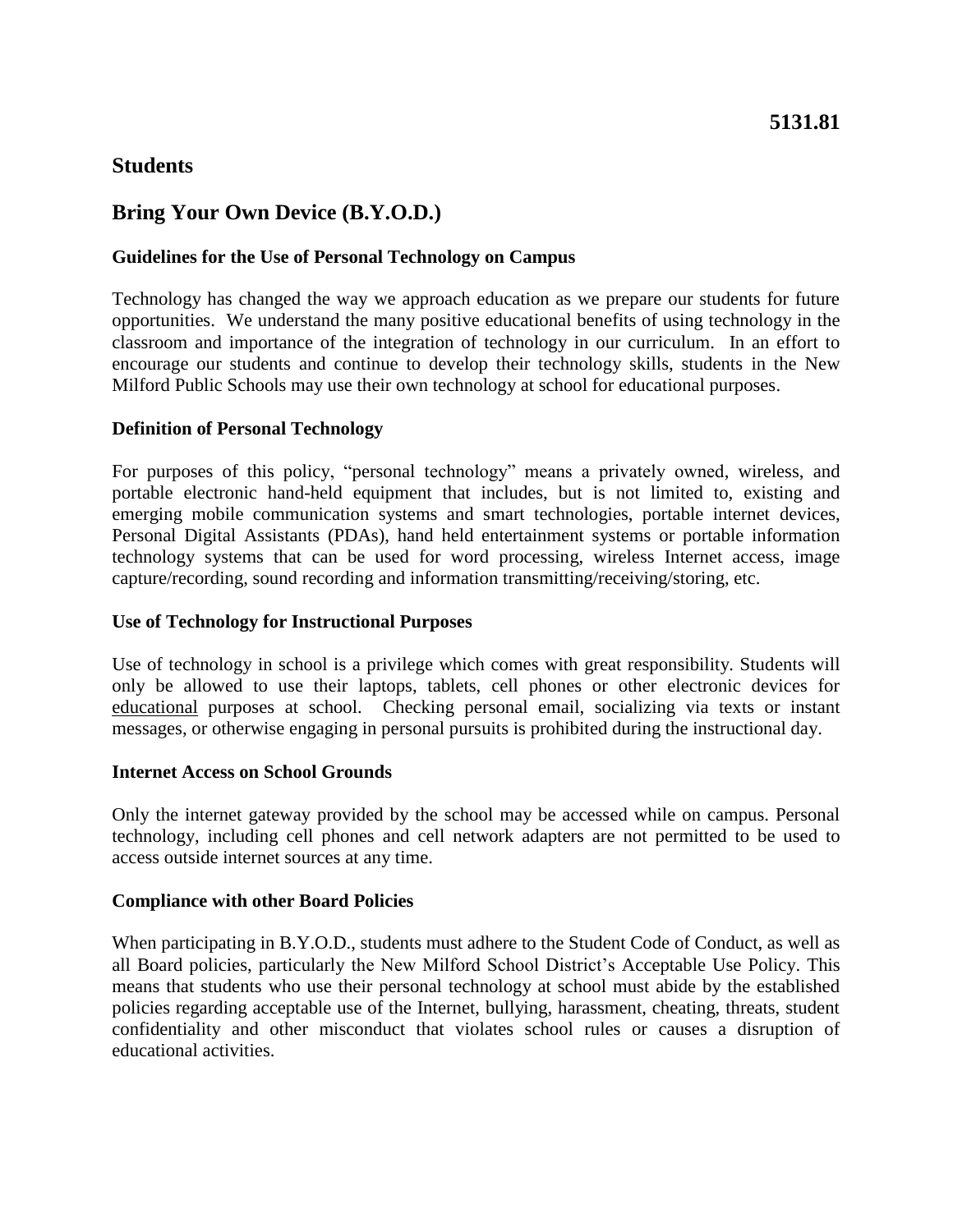#### **Additional Guidelines**

- Teachers have the discretion to determine when students may use personal technology in the classroom. Students must immediately comply with their teachers' requests to shut down or put away personal technology.
- All personal technology must be in silent mode.
- Students may not use personal technology during any assessments or tests unless otherwise directed by school personnel.
- Students shall not transmit, post or otherwise publicly share photographs or videos that they have taken of any person on school grounds or in a school vehicle.

#### **Security and Damages**

Responsibility to keep a student's personal technology secure rests with the individual owner. New Milford School District, including its staff or employees, is not liable for any device stolen or damaged on campus. If a device is stolen or damaged, it will be handled through the administrative office in a manner similar to other personal property. It is recommended that students personalize their devices for easy identification and utilize protective cases.

The New Milford School District Technology Department will not service any non-district owned technology, which includes troubleshooting, software or hardware issues. Students are responsible for securing their devices and making sure that they have up-to-date anti-virus software installed, if applicable.

## **Failure to Follow B.Y.O.D. Guidelines**

Misuse of personal technology in violation of these guidelines may result in the loss of access privileges, a prohibition on the use or possession of personal technology on school grounds, or other disciplinary consequences up to and including suspension and expulsion.

Regulation approved: June 30, 2012 NEW MILFORD PUBLIC SCHOOLS New Milford, Connecticut